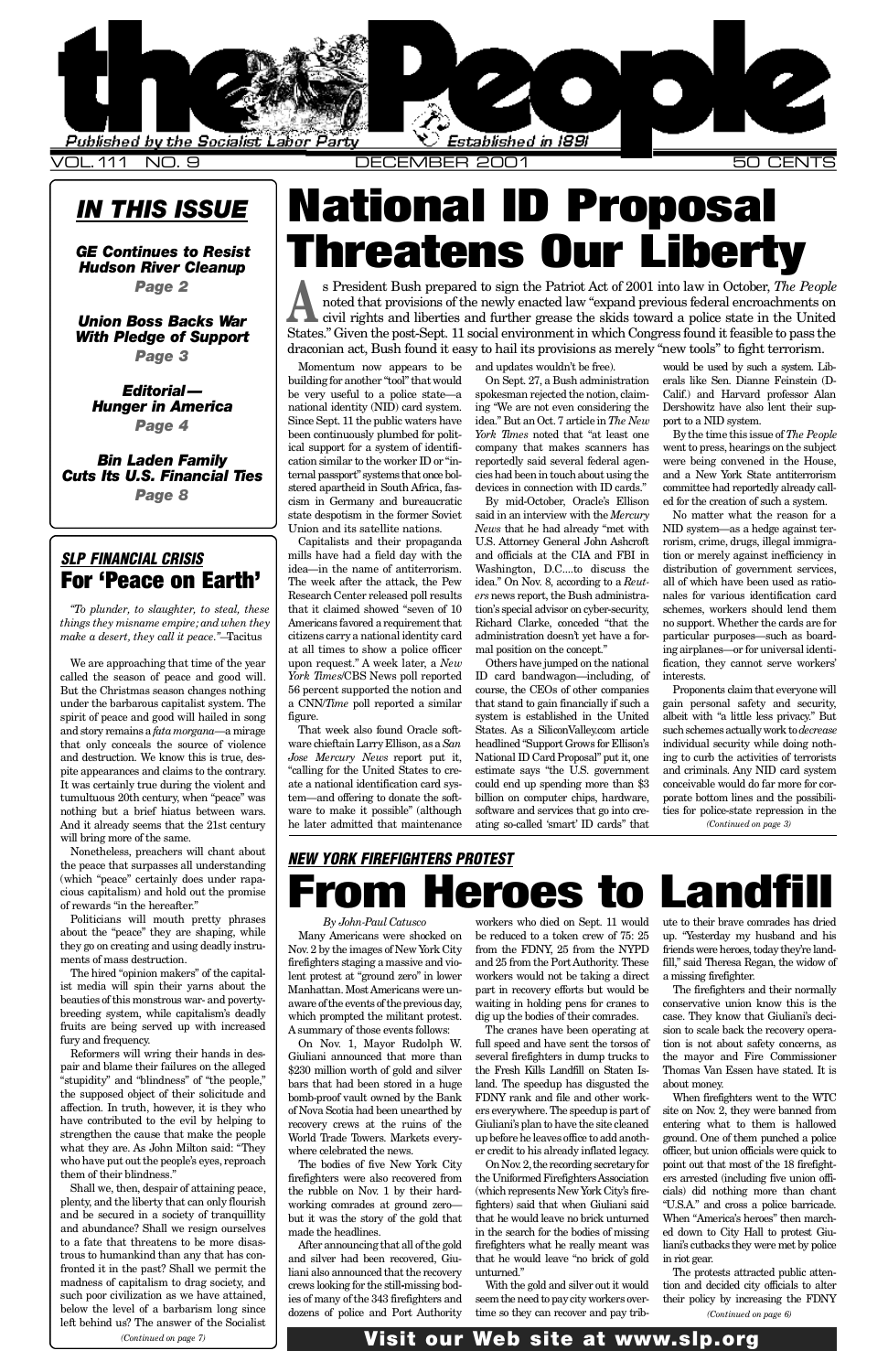workers they claim to represent. The present unions are nothing more than bulwarks of capitalism. They have proved this repeatedly by their action, and sometimes by their inaction. For example: Trade unions make many false claims to win the support and allegiance of workers. One of their best sales pitches is the promise of protection from the ever-increasing encroachments of the capitalists. When this claim was put to the test at the IBP-Tyson plant in Amarillo, Tex., workers found out just how empty the promise of protection can be.

*By Carl C. Miller Jr.* The SLP has always held that the current trade unions are dedicated to interests that run counter to those of the would get "No more money, you're in the

According to an article in the November issue of *Labor Notes*, the struggles of workers at IBP-Tyson began around Labor Day when a group of workers took the initiative and approached management to negotiate more money and an improvement in the harsh working conditions at the plant. The company replied that they would do nothing without the union "representing" the workers. But the union, International Brotherhood of Teamsters Local 577, refused to get involved.

The reason behind Local 577's inaction was made clear on Sept. 17. That's when management announced that workers

middle of a contract." In short, the protection promised by the labor fakers would not be forthcoming as long as the sacred contract was in effect.

Management, realizing that the workers' self-initiated actions could bring trouble, called in the county sheriff's department. The company knew it could count on the "law" for protection, and the "law" came through. Many of those "responsible" for the "trouble" were escorted out of the plant.

On Sept. 18, over 700 of the 3,500 workers employed at the plant walked out, citing concern over safety, understaffing, bad treatment from supervisors and a lack of representation from their union. Sadly, the other 2,800 workers, no doubt fearful of jeopardizing their jobs, stayed on the job in homage to the sacred contract, thereby scabbing on their fellow workers.

Since the wildcat strike began, over 500 workers have been fired and the company has vowed to keep strike leaders out of the plant forever. Where was the union? Where was the protection that was promised?

#### *By B.G.*

**T**he ongoing battle to force General Electric (GE) to clean up the toxins it dumped in the Hudson River over the years has entered a new phase.

For more than 35 years, GE plants discharged millions of pounds of polychlorinated biphenyls (PCBs) as waste into the upper Hudson. That was before the chemicals were banned in 1977.

In 1983, the Hudson was declared a Superfund site. GE has steadfastly resisted both state and national directives to dredge the river to remove the poisons still settled there, saying that the river is cleaning itself. (*The People*, July 2001) GE knows that a loss on this issue could force it to clean up any other polluted sites in the country for which it is responsible.

Environmental Protection Agency (EPA) administrator Christie Whitman, however, announced that on Aug. 1 the agency would go ahead with the plan to order GE to dredge the upper Hudson to remove the remaining PCBs, and that the nearly half-billion-dollar cleanup be done at GE's expense.

The Sept. 11 terrorist attack on the World Trade Center in New York City deprived the regional EPA of its New York office and disrupted its work. Since Sept. 11, GE has met several times behind closed doors with EPA officials in Washington, D.C. These meetings aroused fears that GE is trying to influence the terms of the EPA directive, making the dredging order so difficult, if not nearly impossible, of compliance that the whole project will be undercut.

GE denies there are grounds for these suspicions. The company claimed that its meetings with the EPA were merely "perfunctory." Rep. Maurice Hinchey, a Democrat from the lower Hudson Valley region, thought otherwise. "They're trying to fly under the radar and take advantage of the trade center situation, while people are distracted, to accomplish some nefarious objectives," he said. (*The New York Times*, Oct. 1)

Peter Lehner, chief of the environmental protection bureau in the New York State attorney general's office, is also suspicious. "The state is being kept 9

out of these apparently secret meetings," he said. He also noted that if the EPA is setting standards and goals for GE to meet "without full and detailed consultation with the state, that would violate agreements we have and violate the Superfund law."

According to New York State officials, the EPA in Washington has directed its Region 2 in New York State to rework the dredging plan to meet new performance standards. This directive has caused a rebellion in the regional office, which feels that this new decision from above will "booby trap" the original decision on cleaning up the Hudson.

Rep. Hinchey feels that the Region 2 office is trying to implement the project in a responsible way, but that the EPA in Washington "is trying to do something else." Peter Lehner of the state's attorney general's office agrees, noting that the changing of elements in an agreement "takes years of factual analysis" and cannot validly be done on the basis of a few hasty meetings with a defendant, such as GE.

Environmentalist groups, after meeting with EPA officials in Washington, agreed with the assessments of Hinchey and Lehner. To insert specific performance standards in the EPA directive now, rather than during the next three years of analysis, would be a violation of customary procedure. The environmentalists believe GE is behind the plan to insert performance procedures now rather than later to scuttle the operation.

Eileen McGinnis, chief of staff to Christie Whitman, said, however, that it was Whitman who conceived the plan to insert performance standards now to ensure that the operation would be done correctly and would "have some accountability." (*The New York Times*, Oct. 3) Whitman, who considers the project of major national significance, was also considering having the whole dredging plan overseen by EPA headquarters in Washington rather than by the regional office in New York.

"Local union officials are nowhere to be found," *Labor Notes* reported. "No representative of Local 577 has come to visit or support the workers since they were escorted out of the plant. This is not surprising considering that Pres-*(Continued on page 3)*

The environmentalists who met with the EPA feel, however, that the New York EPA office is far more up to date on the issue and would follow it much more closely in the future than the Washington office.

The Washington EPA office wants to insert in its performance standards the problem of resuspension—how much the dredging operation will stir up the chemicals in the river's sediment. This, by the way, is a topic that GE has constantly brought up to kill the project. For Ned Sullivan of Scenic Hudson, who was present at the Washington meeting, the resuspension issue is reminiscent of an earlier GE propaganda assault. "This is setting up the project for failure" because judgments can be made about "production rate" only "when you have a specific design."

GE angrily denied that it is trying to kill the project. It added a statement telling how much it loves New York and how the company has been trying to help New York City recover from the Sept. 11 disaster by donating both money and equipment to aid in the rescue effort. Although the latter statement of disaster aid is true, it is beside the point. It has nothing to do with dredging the Hudson and involves much less expenditure than the dredging project.

This ongoing struggle is instructive of how a capitalist organization, such as GE, operates to protect its own interests.

# <span id="page-1-0"></span>**GE Continues to Resist Hudson River Cleanup Plan**

On Sunday, Nov. 18, an antiwar protest was held in Houston. Comrade Dionisio Villarreal and I participated in the march and the rally that followed. Many groups were represented and about 200 people were present. Even as we gathered for the march, several members of a reactionary group known as the "Freepers" (which I believe is short for "Free Republicans") showed up and began heckling us. One of these so-called Freepers followed the march with a huge banner depicting the head of Osama bin Laden impaled on the torch of the Statue of Liberty. At some points along the march route small knots of people waved American flags and shouted insults at our group, but they were not many. There was a heavy police presence at all times. The march itself covered approximately two miles and ended at Sharpstown Green Park, where the rally was held. I spoke on behalf of the SLP, and my statement was received with applause and congratulatory handshakes afterwards. Comrade Villarreal and I also distributed 80 copies of *The People*. Overall it was a very beneficial experience and the SLP was welcomed in a very positive manner. Fraternally yours, Carl Miller

### **Do You Belong?**

Do you know what the SLP stands for? Do you understand the class struggle and why the SLP calls for an end of capitalism and of its system of wage labor? Do you understand why the SLP does not advocate reforms of capitalism, and why it calls upon workers to organize Socialist Industrial Unions?

If you have been reading *The People* for a year or more, if you have read the literature recommended for beginning Socialists, and if you agree with the SLP's call for the political and economic unity of the working class, you may qualify for membership in the SLP. And if you qualify to be a member you probably should be a member.

For information on what membership entails, and how to apply for it, write to: SLP, P.O. Box 218, Mountain View, CA94042-0218. Ask for the SLP Membership Packet.

#### the People **P.O. Box 218, Mountain View, CA 94042-0218**

❑ **\$2 for a 6-month subscription;** ❑ **\$5 for a 1-year sub** ❑ **\$11 for a 1-year sub by first-class mail**

| Make check/money order payable to The People. Allow 4–6 weeks for delivery. |  |  |
|-----------------------------------------------------------------------------|--|--|
|                                                                             |  |  |

### party news

#### Abolition of Poverty By Daniel De Leon

An examination of capitalism and its philosophical "justifications" as presented by a Jesuit priest. Contrasts socialism's materialist conception of history with class society's "idealism."

72 pp.—\$1.25 postpaid



**Read the Paper That's** In a Class by Itself. **The Working Class.** 

Read the People.

B.B. for the People

# **Union Abandons Meatpackers**

### **Houston SLP Group At Antiwar Rally**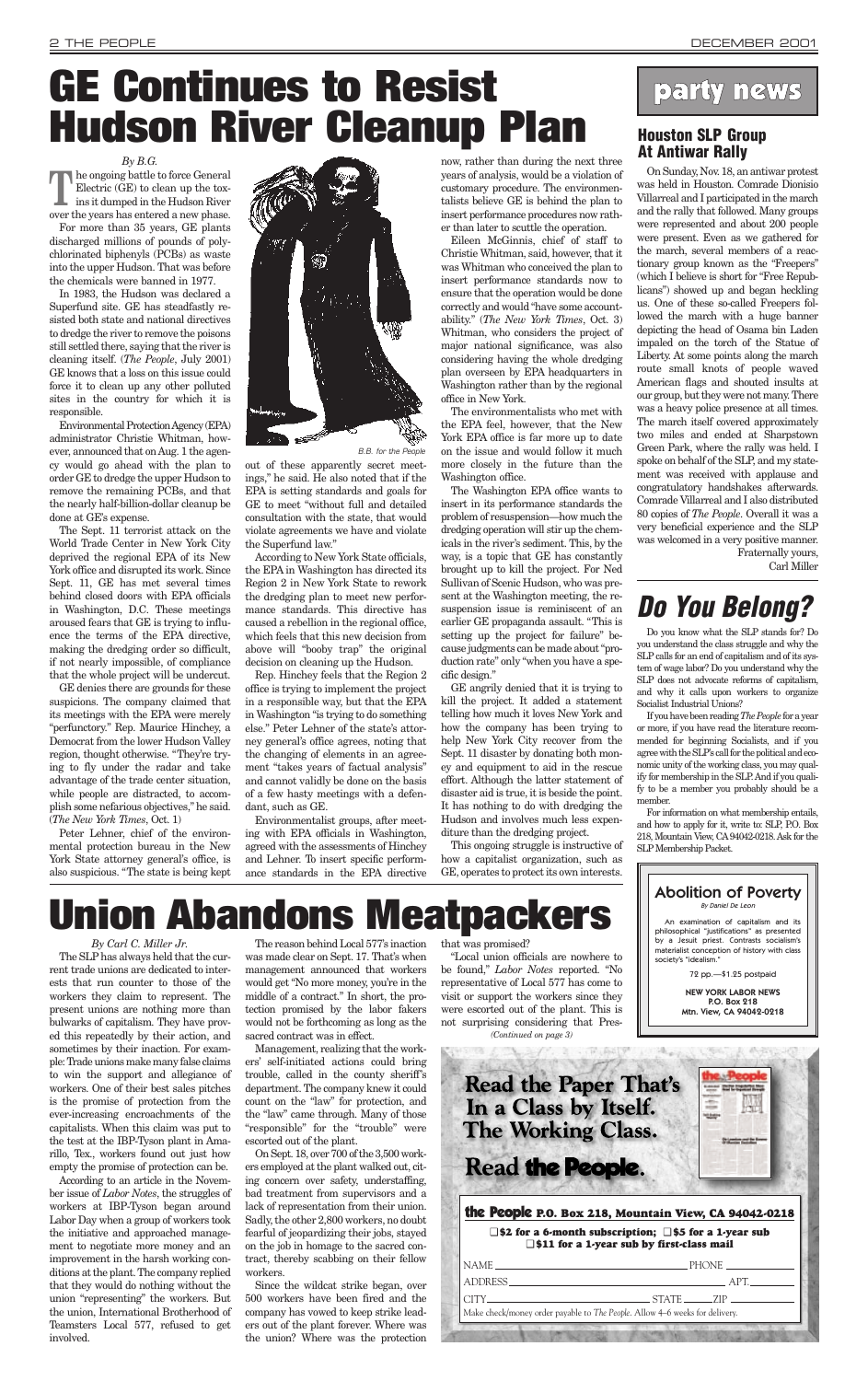<span id="page-2-0"></span>The current AFL-CIO president, John Sweeney, recently offered the Bush administration similar support for the current U.S. "war against terrorism." According to his own account, Sweeney telephoned President Bush to say that, " We [the AFL-CIO] stand fully behind the president and the leadership of our nation in this time of national crisis....We will fully support the appropriate American response." Sweeney left no ing new—except that this is supposed to be a new AFL-CIO, which, since Sweeney [came to power in 1995, has tried to create](#page-0-0) a new image for itself as progressive and finally willing to accept minorities and women in roles higher than duespayers. Sweeney even allows himself to be considered a "Socialist" of sorts. He is a member of Democratic Socialists of America, a group that descended from the old reformist Socialist Party and functions as

eu economic relief at home.

In line with this strategy, the AFL-CIO recently took out two full-page ads in *The New York Times* and *The Washington Post*. Both ads emphasized Sweeney's previous statements of support for the Bush administration. They also aimed to convince the White House and Congress to give economic relief, not just to the owners of the airlines, but also to the more than 100,000 workers they have

their h exploita workers the posit union le familiar **Industr** into pr human All po

## National ID Proposal

service of capitalist-class control of society than for individual security. *(Continued from page 1)*

The "Inside Risks" column in the December 2001 issue of *Communications of the Association for Computing Machin*ery corroborates that view. "It's instructive to consider the problems of passports and drivers' licenses," says the column. "These supposedly unique IDs are often forged. Rings of phony ID creators abound, for purposes including both crime and terrorism. Every attempt at hardening ID cards against forgery has been compromised...."

Some proponents contend that new "smart" NID cards would provide infallible biometric matches—to face, fingerprint or retinal data, for example. But low-tech human bribery can always provide a workaround. Moreover, CACM



*The People* (ISSN-0199-350X), continuing the *Weekly People*, is published monthly by the Socialist Labor Party of America, 661 Kings Row, San Jose, CA 95112-2724.

Periodicals postage paid at San Jose, CA 95101-7024. Postmaster: Send all address changes to *The People*, P.O. Box 218, Mountain View, CA 94042-0218. Communications: Business and editorial matters should be addressed to *The People*, P.O. Box 218, Mountain View, CA 94042-0218. Phone: (408) 280-7266. Fax: (408) 280-6964.

Production Staff: Donna Bills, Ken Boettcher, Robert Bills, acting editor.

Access The People online at http://www.slp.org. Send e-mail to: thepeople@igc.org.

Rates: (domestic and foreign): Single copy, 50 cents. Subscriptions: \$5 for one year; \$8 for two years; \$10 for three years. By firstclass mail, add \$6 per year. Bundle orders: 5- 100 copies, \$8 per 100; 101-500 copies, \$7 per 100; 501-1,000 copies, \$6 per 100; 1,001 or more copies, \$5 per 100. Foreign subscriptions: Payment by international money order in U.S. dollars.

contends, the notion of card data without "false positives and negatives is fallacious. Also, such systems will still be cracked, and the criminals and terrorists we're most concerned about will find ways to exploit them, using the false sense of security that the cards provide to their own advantage—making us actually *less* secure as a result!"

"Another set of risks arise," says the *CACM* article, "with respect to the potentials for abuse of the supporting databases and communication complexes that would be necessary to support NIDs.... The opportunities for overzealous surveillance and serious privacy abuses are almost limitless, as are opportunities for masquerading, identity theft and draconian social engineering...."

*CACM* also dispenses with any notion that voluntary cards could be different.

"The discriminatory treatment that non-cardholders would surely undergo," it contends, "makes this an obvious slippery slope—the cards would likely become effectively mandatory for everyone in short order, and subject to the same abuses as other more conventional IDs. The road to an Orwellian police state of universal tracking, but actually *reduced* security, could well be paved with hundreds of millions of such NID cards."

Such observations rest on empirical data. A spokesperson for Privacy International, a London watchdog group, said in an article in *The New York Times* that ID systems already exist in "about 100 countries." PI's spokesperson says "the card is just the visible part of a vast information spectrum...[that] is worthless without some sort of integrated computer system behind it."

## **Meatpackers**

ident Rusty Stepp lives more like IBP-Tyson's CEO than like the workers. Stepp makes more than \$104,000 a year, five times as much as his members." *(Continued from page 2)*

The workers'grievances are highlighted in the *Labor Notes* article. Workers complained about the pace of the work and their treatment at the hands of supervisors. According to the article, up to 410 cows are slaughtered per hour and the pace of the work never slows, even if there is a serious injury.

"The chain runs so fast and you can't keep up," a worker said. "The supervisors treat us like animals, we get injured, the chain runs fast, we are short [of] people and the union has not helped us. We had no choice."

Another worker on the picket line said he had been shot in the stomach with a "bolt gun" used to stun cows before they are skinned, and then was

forced back to work even though his wound had not healed.

Other workers related incidents where fingers had been chopped off by hydraulic scissors because, to save money, IBP refused to install the equipment according to manufacturer's instructions.

The workers at the IBP-Tyson plant continue to strike without any help from Local 577. They continue to stand in defiance of those who would rob them of their dignity and rights as workers.

The working class must reject the false unionism promoted by the Teamsters and AFL-CIO and those of their ilk. They must heed the call of the Socialist Labor Party and organize not only to protect themselves from the encroachments of capital but to rid themselves of the very system that enslaves them. The Socialist Industrial Union program of the SLP offers the means to accomplish this worthy task.

Such their po semble can be formist worker tionary threat t can be spying, regimen

Histo bilities Security solemn number be used Today, h tually u ly get a for cred without number The political state that the political state that the political state that the political state that the political state that the political state that the political state that the political state that the political state th

activist PRO and other operations; it is not only that on prot dossier terfeitmake it and for such da

The f system reaction unmist system the poli talist cl effort to



Discus gers c class r rhetori<sub></sub>

**Mtn. View, CA 94042-0218**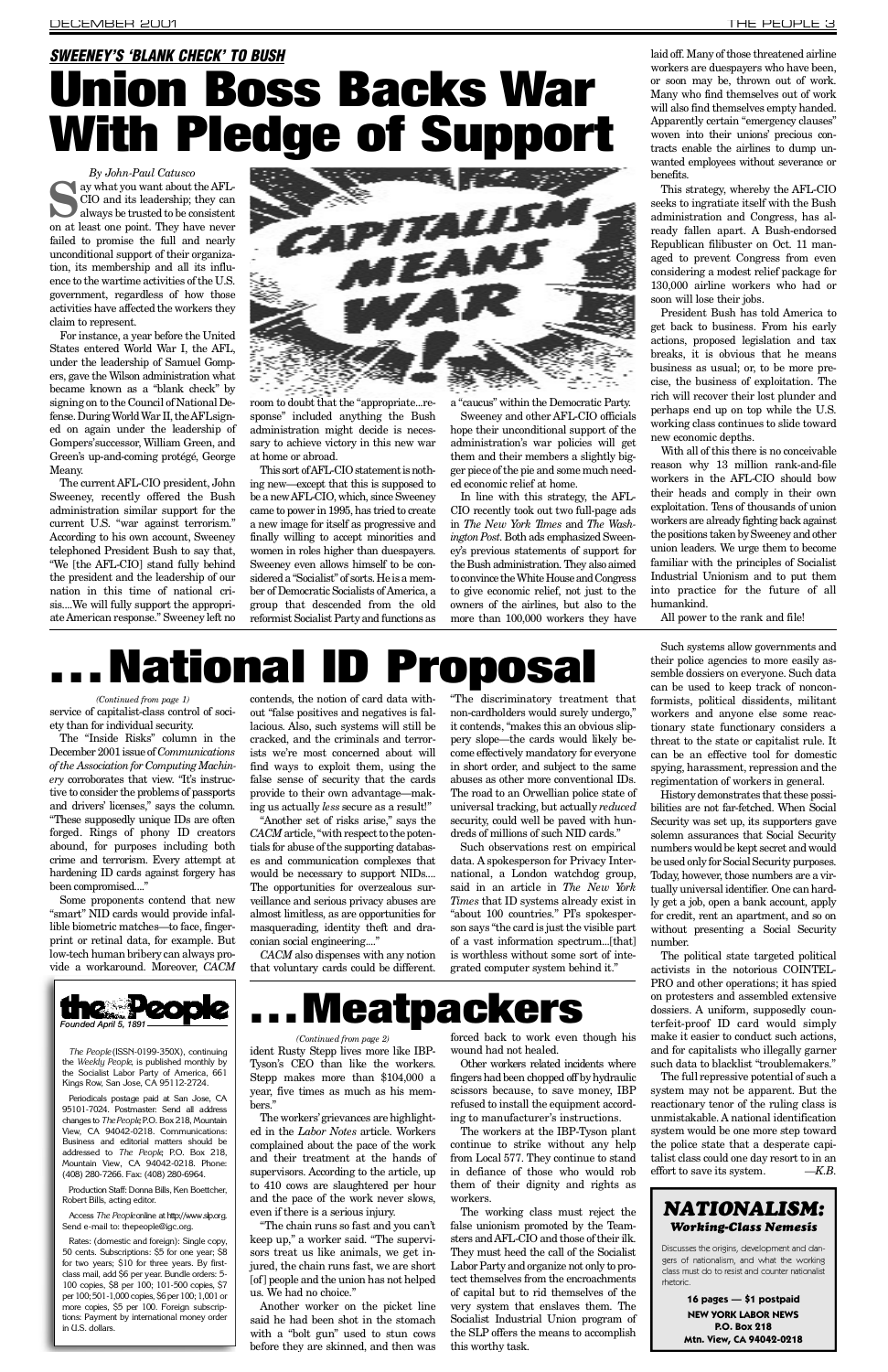<span id="page-3-0"></span>system presently serves "an estimated 23.3 million people" annually. Seventyone percent of this number are classified as "food insecure." Thirty-seven percent experience hunger at some time during the year. Thirty-nine percent of those served are children under the age of 18. Eleven percent are elderly. Nearly 40 percent of surveyed households have at least one member employed, but they don't earn enough to keep the wolves of food insecurity and hunger away from their doors.

An even worse picture may be assumed if we extrapolate the number of hungry reported in February by the Center on Hunger, Poverty and Nutrition Policy at Tufts University. According to that report, about one in 10 Americans—more 30 million people—lived in food insecure households *before* the present recession began to hit hardest.

These millions are not hungry or at risk of being hungry because food is unavailable. Food is available. They just can't afford to buy it. The mighty productive forces of this nation can produce whatever every worker needs, whenever they need it.

In fact, the government still pays billions to agricapitalists every year to keep land out of production, or to produce no more than certain agreed-upon limits, in an attempt to bolster the prices of agricultural products and thereby bolster agricapitalist profits.

In the face of increasing human needs, what has the capitalist class done? Industrial production has been cut considerably by the capitalist class that owns and controls the nation's industries and services. Even at the height of the so-called "longest economic boom in postwar history," in October of last year, only 82 percent of industrial capacity was being utilized, according to Federal Reserve statistics released last month. By this October, according to the Federal Reserve, the capitalist class had cut back production so far that less than 75 percent of the country's productive capacity was being utilized.

Under capitalism the decision to cut back production and toss more millions of workers into the ranks of the jobless and hungry rests entirely with the capitalist class.

That tiny minority makes its decisions based solely on whether the products *workers* alone produce can be sold at a profit to add to the wealth of that minority. If they can, production is continued or expanded. If they cannot, production is cut and a recession ensues, with the economy spiraling down as more and more workers are laid off and politically and industrially to remake society with *human needs and wants* as the motive for production.

Such a society is only possible if capitalist minority ownership of the nation's industries and services is *abolished*, and replaced with *collective* ownership and *democratic* operation of the economy by the producers themselves with the goal of satisfying human needs and wants.

In such a *socialist* society, production would be for *social use*. The economy, and the industrial government that would administer it democratically from the bottom up, would be organized for the express purpose of determining what society needs and wants to be produced and how best to produce it. The allocation of resources, including human ones, would be democratically planned by a society with full control of its productive forces.

With no small class monopolizing the means of life, with no extraction of profit and exploitation of wage labor, with no profit motive perverting every social or technological advance to private gain, society would finally be free to make full use of all its resources, and above all its human ones.

The material possibilities for workers to remake society have existed for nearly a century. As Daniel De Leon, America's foremost Marxist, wrote in 1911 :

"Today, the excuse, the apology for the involuntary poverty of a single member of society exists no more. Material conditions have changed so radically that, so far from insufficiency, there is today the material possibility of abundance for all. The mechanisms and the methods of production are such today that the leisure, the freedom from arduous toil for the necessaries of life, the emancipation from the clutches of the fear of want, all of these prerequisites to mental and spiritual expansion, one-time enjoyable but by some, are today possible to all. Today—all statistical researches combine to demonstrate—man can have an abundance at his disposal with no more exercise of physical energies than is requisite for health.

"Under such material conditions...socialism boldly seizes the archangel's trumpet, boldly places it to its lips, and boldly sounds the call for human redemption—the call for revolution—the call for the *abolition of poverty*. "

As the present economic recession worsens, the scope of hunger in America can only widen—until the working people who bear the grim brunt of hunger organize at long last for a socialist reconstruction of society that will enable them to take real control of their own lives. — K.B.

*Daniel De Leon, who discovered the [actual structure of socialist society and](#page-0-0) laid down the basic tactics for achieving proletarian victory in a highly industri alized society. "*

*application. But it was the American,*

*De Leon was vilified while he lived, particularly by the labor fakers and phony socialists whose disservices to the working class he unflinchingly exposed. Those enemies are to De Leon's credit. Unfortunately, their libels and slanders have been taken up by many historians of the labor and socialist movements in this country and have gained an unde served acceptance as objective truth.*

*The tribute to De Leon that follows presents a different view. It is all the more remarkable because it was written by a person with whom De Leon was often at odds and whom historians have tried to portray as a "respectable reformer" and consistent opponent of De Leon —Eugene V. Debs.*

*Unlike De Leon, Debs was never a*  $consistent$  *Marxist, and while he some times criticized the reformist stands of his own Socialist Party, he "was never able to move decisively to the revolution ary stance of the SLP*," *as* The People *put it in 1976.*

*Nonetheless, Debs was a working-class militant, a consistent supporter of labor struggles and a principled opponent of the labor fakers. He endorsed the original Industrial Workers of the World, which De Leon played a major role in establish ing. Although Debs drifted away from the IWW even before it was captured and split by the anarchists in 1908, he con tinued to endorse the theory of revolu tionary industrial unionism, or what the S L P calls Socialist Industrial Unionism.*

*D e b s ' tribute to De Leon's greatness first appeared in the* Weekly People of *July 11, 1914.*

#### **On the Death of Daniel De Leon**

*By Eugene V. Debs*  [The below article was sent to us by Eugene V. Debs with this explanation:

"The enclosed tribute to Daniel De Leon was written for the *National Rip-Saw* and should have appeared in the issue just off the press, but unfortunately I was not present when the paper was made up and now I find to my great regret that it was inadvertently left out. I shall see to it that it goes into the next issue without fail; but as that will not appear for another month it will seem rather tardy and so I am sending it to you asking that you kindly give it space in an early issue of the *Weekly People*"

The death of Daniel De Leon, editor of the New York People and leader of tion, b econor the w from v

Dani **true Enge ables inter**  $\mathbf{i}$ **n**  $\mathbf{T}$ **whole range of economics,**  $soci<sub>o</sub>$ **and versa at its colur** 

unions withou potenc tence f nization. criticis viction

what l  $\mathrm{The}\phantom{a}$ evince analys pressio gree, t involved and abstruct propositions are also as a set of the abstract propositions and absorption contained a set of the absorption of the absorption of the absorption contained and absorption contained a set of the absorpt and understand to the search. an edi and for ican so where. and fe unsurp vacano

Thei Leon, endow and hi ranked rank have ch ism ca destiny ganda abated exhaus activiti work h translating the classics of the contractor other s ganda making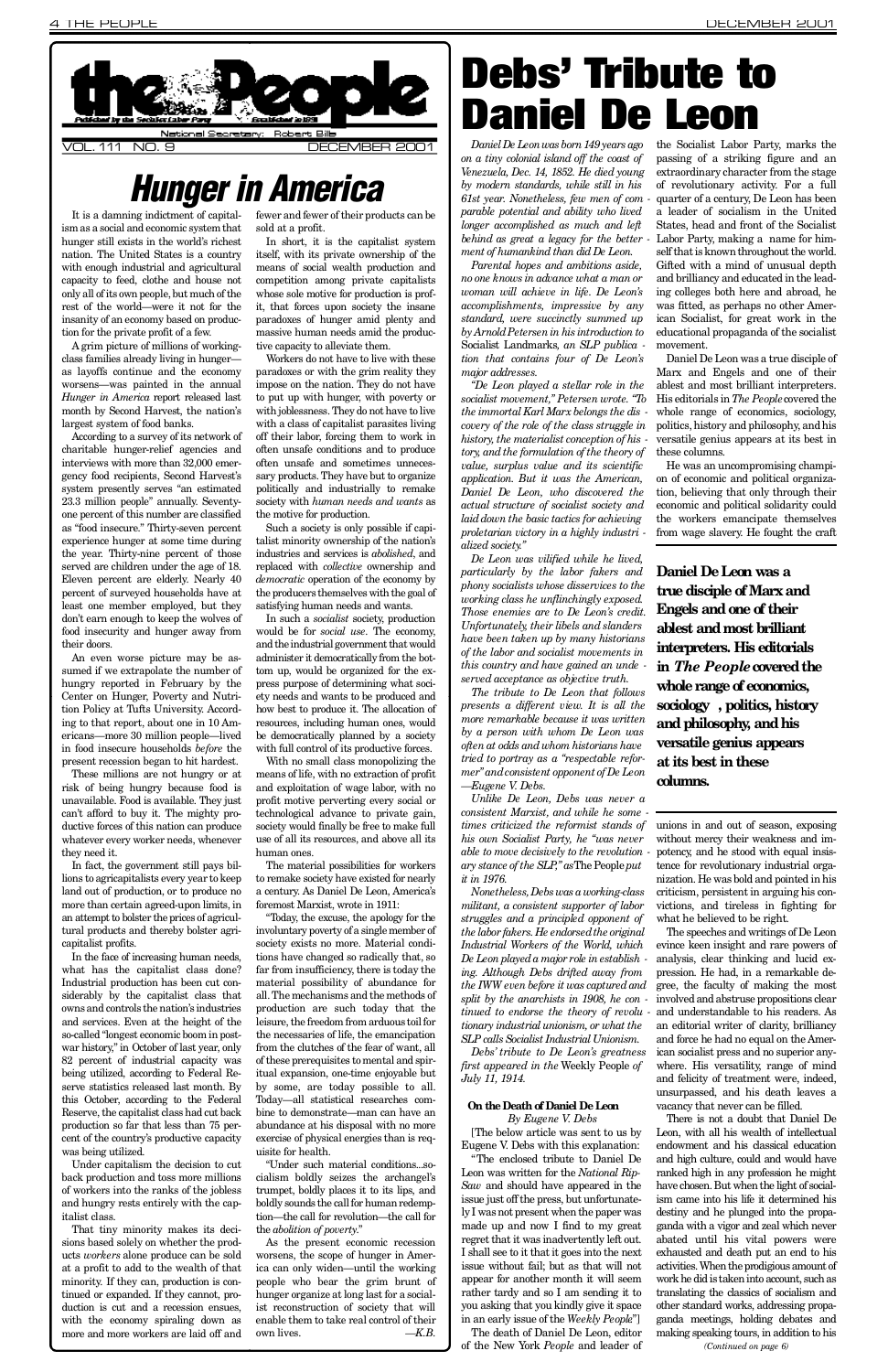*The following is the text of a eulogy* reason I cannot pinpoint the moment of our first meeting probably has something to do with that first impression and what it says about her, as much as it does with it having been so long ago. The reason I can speak with confidence about what that impression was is that it was written down and printed in the *Weekly People*. She had been given the assignment of standing on a Manhattan street under a sign inviting passersby to stop and "Meet the Candidate," while other party members spread out to distribute SLP leaflets, sell copies of the *Weekly People* and SLP pamphlets, and, of course, to urge people to stop and talk with Genevieve. And I was given the assignment of reporting on that experience. What I wrote was that "Genevieve Gunderson brought her vice presidential campaign into New York City with the same display of quiet energy and determination that have characterized her entire national tour."

*delivered at the Genevieve Gunderson Memorial Meeting in Alameda, Calif., on Saturday, Nov. 10, on behalf of the S L P by National Secretary Robert Bills.*

> adies and Gentlemen, Comrades and Friends:

**L** Everyone here today is here because they were touched in some way, at some time, by Genevieve Gunderson. For some of us the memories are entirely personal. For others they are largely connected to the organization and the purpose to which Genevieve dedicated most of her adult life. For some it is not easy to separate those two aspects of Genevieve's life. I am one of those. My relationship with Genevieve, even my family's relationship with her, was mixed in that way. It is difficult to sort out these two things, not only because Genevieve was so completely devoted to the Socialist Labor Party and our shared view of the world and of humanity, but also because it was the cornerstone on which our personal relationship was built. In the end they cannot be separated. They are inseparable because, in truth, they are the same.

Nonetheless, I am not here to talk about the SLP, what it stands for or what it hopes to achieve. Suffice to say that these things were as important to Genevieve as they are to me, as they have been to thousands of other SLP men and women, among them members of her own family. Indeed, her commitment to the SLP grew out of her own experience, and I must assume out of her relations with her family—particularly her sister, Edna, and her brother, Theo. But I am not qualified to speak about those experiences or that background. Only Genevieve herself could speak with authority about those things.

When I began to assemble my thoughts for this afternoon, I experienced a moment of mild panic when I tried, unsuccessfully, to remember the first time I met Genevieve. I could not find that memory among the many I have sorted through. It was 1972, of that I am certain, but whether it was at the SLP's National Convention in Detroit that April, or during one of her visits to New York City later that year, I cannot say. If it was at Detroit it could have been no more than an introduction and a handshake. There were many such introductions, handshakes and expressions of good luck for Genevieve on that occasion. For that was the occasion on which she was suddenly thrust into the limelight at least the SLP limelight—in a way I am sure she never imagined and certainly never sought. She was in Detroit as the convention delegate elected by the SLP members in Minnesota. By the time the convention was over she had been nominated to be the SLP's vice presidential candidate in that year's national election campaign. Knowing Gen as well as I came to know her in later years, I imagine that her mind was filled with thoughts about the responsibility she had agreed to accept. I am certain that is where her thoughts were, and not on the grueling two-month campaign that was in front of her, or how that would tax her energies and test her strength. And I will tell you why I believe I am right about that.

Although my memory of precisely when, where and under what circumstances Genevieve and I first met is obscure in my mind, my earliest impression of her has not been lost. Indeed, the

"Quiet energy and determination" not only characterized her conduct throughout the 1972 campaign. In many ways it characterized her entire life.

Genevieve was not a person to make a fuss. She certainly never desired to be fussed over, and never did anything that was calculated to draw attention to herself. But those who knew her will affirm that she was a woman of remarkable energy and determination.

Nothing that happened over the next 29 years that I knew Genevieve would cause me to think that my first impression was incorrect. On the contrary, it was as accurate in September 2001 as it was in September 1972.

Another phrase that found its way into the *Weekly People*, but several years earlier than my report on her campaign visit to New York, underscores the first, at least in my own mind. I did not write it, and it wasn't written about Genevieve. I came across it when I went to the back issues to assemble some facts about her activities as a member of the

If that was true of the man upon whom Genevieve had bestowed such lavish praise it was a thousand times more true of Genevieve herself, particularly during the last nine or 10 years of her life.

Genevieve Gunderson was unquestionably devoted to the SLP with all her heart and soul. It would take the better part of an afternoon to tell you all the services she performed for the SLP. The list is long and it spans a period almost as long as her membership, which began in 1945.

### **NEC Members Salute** Genevieve Gunderson

For example: Genevieve was extremely proud of the time and effort she put into the SLP booth at the Minnesota State Fair. The booth was an annual event for many years, and I know that she devoted many of her vacations from work entirely to those fairs. One report in the *Weekly People*states that she put in 12 to 16 hours a day on that activity alone, and she did it year after year. But she did much more.

She serviced newsstands in which the *Weekly People*was displayed. She gathered signatures to qualify SLP candidates for the ballot, not only in Minnesota, but in Illinois where she traveled to help when the need arose. She distributed SLP leaflets by the thousands, and I can only imagine how many thousands that must have been. She not only did these things herself, she did what she could to encourage others to emulate her example. She opened her home to other SLP members who came from other states to collect signatures in Minnesota to qualify SLP candidates for the ballot in her own state.

She was the organizer of Section Minneapolis for many years, from 1953 to 1959, from 1962 until 1967, and again from 1970 to 1975.

She was a member of the SLP's Minnesota State Committee. She was instrumental in making the practical arrangements for holding state conventions, and she served as recording secretary at more than a few of those conventions. She contacted newspapers and television and radio stations to arrange for news conferences and interviews with state and national candidates of the party.

Genevieve had a fondness for radio call-in programs that may date back to those state conventions. There were several Minnesota state conventions where radio stations set up their equipment and broadcast SLP talks right from the convention hall. A feature of some of those broadcasts was that listeners could call in and ask questions for answer on the air. Genevieve was certainly involved in making the arrangements for those broadcasts, as she was in making other arrangements for the state conventions.

But Gen was not always the one in the background who made things happen. Occasionally she was thrust into the front lines. In 1969, for example, she was the party's candidate for mayor of Minneapolis, and as already mentioned, she was elected to represent Minnesota at the SLP's 28th National Convention in 1972.

## *CALIFORNIA*— Gunderson Eulogized at Oakland Memorial Meeting

Genevieve Gunderson, vice presidential candidate of the Socialist Labor Party in 1972 and for 26 years a member of the party's national headquarters staff, died on Sept. 25. The national secretary of the SLP reported her death to the members of the party's National Executive Committee on Sept. 26. In response to his letter, the national secretary received the following tributes and expressions of sadness and regret from the members of the NEC:

*From NEC member Stephen Raper:*

It was there, at Detroit, that she accepted the party's nomination for vice president of the United States. I don't know if you can imagine what a grueling ordeal that can be. It means weeks of constant travel, of living out of suitcases, of being shuttled to places and engagements about which you have no warning to do things for which you often have no time to prepare. It means being prepared to speak in public at a moment's notice, to have microphones thrust into your face and to be sat down in front of television cameras. It means being challenged and sometimes verbally abused by hostile and cynical reporters and radio and television personalities. It means having to think on your feet, not only to contend with attacks designed to catch you off your guard, to embarrass you and to cause you to think simply of defending yourself, but to keep your composure, to deflect and counteract antagonism, arrogance and ignorance that distorts your message before you have a chance to deliver it yourself. Genevieve met and overcame those challenges in ways that made every SLP man and woman proud that she had been chosen to represent them in that campaign. And she did it repeatedly from the day after Labor Day, when the campaign began, until it ended on Nov. 5. Her success as *(Continued on page 6)*

I will miss Comrade Gunderson. I met her at the annual convention, and she was a real comrade. I enjoyed speaking to her and she really helped to make the convention a pleasant experience. The stories she told me, her pleasant wit and her charming demeanor made her the type of person you never forget. And I will never forget her; she will reside in my memories as the example of a truly dedicated Socialist, and I hope all members of the SLP will take the example she set to heart. Working for the interests of the working class to the very end, Comrade Gunderson was truly one of the best role models any young Socialist such as myself could ever have.

#### *From NEC member Carl Miller Jr. :*

I am very sorry to hear about Comrade Gunderson. I am deeply saddened by her passing. She was a wonderful lady and I regret not having the chance to get to know her better. Her determination and dedication to the SLP will be sorely missed. If there is anything I can do, please don't hesitate to let me know.

*From NEC member Chris Camacho:*

Please accept my most heartfelt condolences on the death of Comrade Genevieve Gunderson. The party and our class have lost a true heroine of the class struggle.

*From NEC member Bruce Cozzini:*

I am greatly saddened at the death of Comrade Gunderson. Comrade Prince called me this morning with the news. It is hard for me to put into words all she has meant to the SLP and to me personally, from my youth in the Midwest until the present. The news came as little surprise after seeing her at the discussion meeting on the 15th. Her physical condition had deteriorated to the point where she could barely complete a sentence without stopping for breath, yet her spirit and enthusiasm for the emancipation of the working class was as strong as ever. She is irreplaceable in both her work and her spirit.

I want to thank you and Donna for your caring and attention to her in working with and looking out for her during her physical decline. It is a special acknowledgment that she gave her all to this organization.

Genevieve earned not only our respect and thanks, but our love. We all shall miss her.

#### *From NEC member Diane Secor:*

I received your e-mail with the news of *(Continued on page 6)*



*Sam Bortnick for The People*

SLP. The phrase I came across was written about someone else—about a party organizer who had just spent a week in Minnesota. It was in a report written by Genevieve herself. What she wrote about that SLP organizer's week of activities in the state was that he had—and I quote—"performed a feat of human endurance (and of socialist endeavor) that few people would have been able to survive."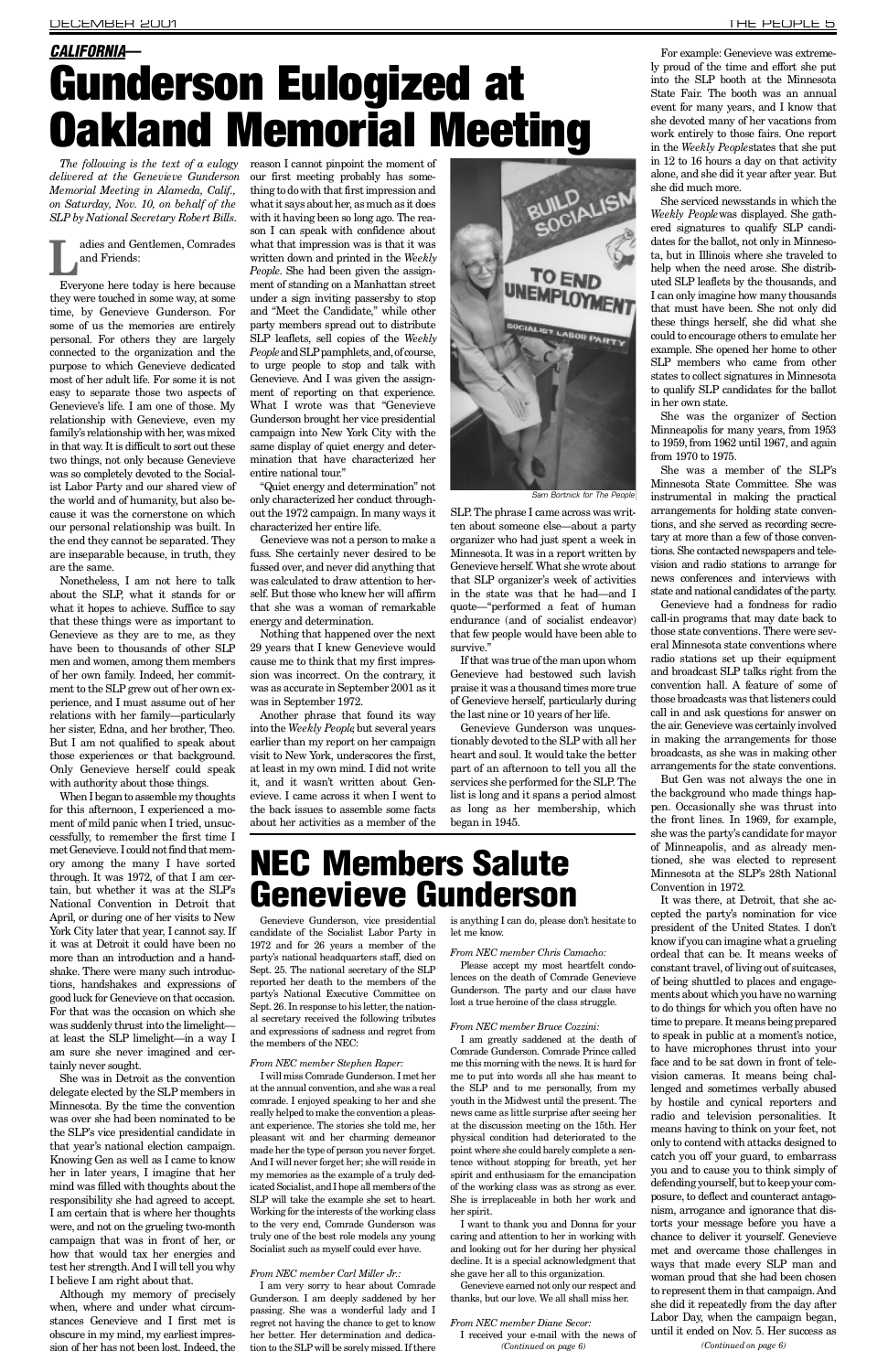#### (Sept. 8–Nov. 16) *Genevieve Gunderson Memorial Fund (Thanksgiving Fund)*

Genevieve Gunderson Memorial Meeting (\$2,540): \$500 each Section San Francisco Bay Area, Daniel D. Deneff, Louis Lipcon; Bruce Cozzini \$200; \$100 each Harriet Dolphin, Bill Kelley, Gretchen Storer, Dale Birum; \$50 each Bills family, Michael Rooney, Brette McCabe, Lois Reynolds; \$40 each Steve Littleton, Manuel Luevano; \$25 each Ken Boettcher, Mary & Frank Prince, Paul L. Wolf, Jennie Seekford; \$20 each Denise Jacobsen, Jill Campbell; F. Paul Kelly \$10; \$5 each Diane Secor, Edmund Light.

Minneapolis SLP Group Memorial Meeting for Genevieve Gunderson (\$425): \$100 each Irene Schelin, Karl Heck; \$50 each Donald Donaker, Ross & Norma Schelin; Lila Holmdahl \$35; Rudy & Aune Gustafson \$25; \$20 each Harvey Rodich, Jane Christian, Alphonse Eiden; John & Pearl Flipovich \$5.

\$1,000 each Marty Radov, John O'Neill, Irene Schelin; Joan M. Davis \$800; Glenn Schelin \$600; \$500 each Anonymous, Section Cleveland, Michael Preston; \$300 each Section Philadelphia, Karl Heck (tax rebate), Archie Sim, Anonymous; \$250 each Richard A. Weimer, Lois Reynolds, George S. Taylor; \$200 each Roy K. Nelson, Joseph Bregni, Chris Dobreff, Jim McHugh; Robert P. Burns \$150; Jim

Angeline Kleist \$500; \$200 each Al Mitch, Bernard Bortnick; Robert P. Burns \$150; \$100 each Chris Dobreff,

Carl C. Miller Jr., Nathan Goldberg, "In memory of Genevieve Gunderson"; Chris Camacho \$96; \$50 each Donald J. Donaker, Karl H. Heck; Lois Kubit \$30; Section Wayne County, Mich. \$25; \$20 each George E. Gray, Section San Francisco Bay Area: William Kelley, Richard Aiken, "In memory of John W. Aiken"; Richard Cassin \$10. Total: \$1,671.00 Plant \$140; Anonymous \$101. Carl C. Miller Jr., Nathan Goldberg,<br>
\$100 each Steve Littleton (one-third "In memory of Genevieve Gunderson";<br>
tax rebate), Section Cook County, Ill., Chris Camacho \$96; \$50 each Donald Activit

Plant \$140; Anonymous \$101. \$100 each Steve Littleton (one-third tax rebate), Section Cook County, Ill., Richard Aiken, Mildred & Richard Woodward, Joseph Massimino, Joseph J. Frank, Jill Campbell (onethird tax rebate), Harvey K. Fuller, Frederick Vogelgesang, Edith Mautner, Earl L. Shimp, Clayton Hewitt, Barbara Graymont; John-Paul Catusco \$75; Anonymous \$68.

> *Leaflet Fund* Michael Preston \$100; John Gale \$8; Joseph Frank \$5. Total: \$113.00

*2001 National Convention Banquet Fund* Bill Cozzini \$200.00 (Total)

*Nathan Karp Memorial Fund* Deborah Menkart \$50.00 (Total)

\$50 each Tony Marsella, Margaret & Frank Roemhild, Alan Taylor, John & Mary Brlas, Harley G. Selkregg, James J. Schiller, Fred Didomenico, Dimitre Eloff, Robert Hofem; Henry Coretz \$42; Sid Fink \$40; Robert Rink \$30; George E. Gray \$26; \$25 each Jennie Seekford, John S. Gale, Blake Bearden, Rudolph P. Sulenta, Albert Evenich, R. Brunson, Carl Archambeau, John-Paul Catusco; \$20 each Thomas A. Harvey, Joseph T. Longo, Joseph Viditch, John Hagerty, Aaron Robertson, Harry Gibson, Dagfinn Sjoen, Joseph W. Wood, R. Collins, Monroe Prussack; David Mohle \$19.23; Thomas McEvoy \$15; Keith Wood \$14; \$10 each Frank Rudolph, Joseph Wood, Sarah Rotman, Milton Poulos, Harry Maran, Frank Bell, Frank Rudolph, Kenneth E. McCartney; David Melamed \$8; Phillip White \$5; Anonymous \$2.

> I don't know her full story while she was a member of the SLP, but I do know that seldom if ever was there a party task that had to be done where she was not in the front ranks of volunteers

Total: \$14,580.23

*S L P Sustainer Fund*

editorial work on the *Daily* and *Weekly People*, it is not strange that he broke down prematurely and that, sad to tell, he literally worked himself to death.

#### *Press Security Fund*

Jack Radov \$400; Joseph Bregni \$300; Michael Preston \$100; William Barry \$75; Phillip Colligan \$20; \$10 each Donald L.H. Scott, Lila Holmdahl, Irving Hulteen; Ed Light \$5; K.M. Davis \$1.

Total: \$931.00

with the recovery operation and say that the effort to recover the bodies of those who lost their lives has been turned into a "scoop and dump" o peration.

#### **Socialist Labor Party**

*Financial Summary* 

| $(Oct. 1-31. 2001)$               |  |
|-----------------------------------|--|
| Expenses \$10,925.32              |  |
| Income 12,017.48                  |  |
| Surplus for Oct1,092.16           |  |
| $(Jan. 1-Oct. 31, 2001)$          |  |
| Expenses122,540.11                |  |
|                                   |  |
| Deficit as of Oct. 31 \$54,635.76 |  |

Activities notices must be OREGON **received by the Friday pre**ceding the third Wednesday Discussion Meetings**of the month. Portland** 

The words of Theresa Regan should serve as a warning for all those who would give their lives in service to a state that cares more for money and business than it does for the people to whom it pays so much lip-service in the capitalist press. Those words are: One day you're a hero and the next day you're landfill.

## **Tribute to Daniel De Leon**

#### **CALIFORNIA San Jose**

**OHIO** 

Saturday, Dec. 1, 1–3:30 p.m., at Web site at http://slp.pdx.home. the Empire Branch Library, 491 E. mindspring.com. The general Empire St., San Jose. Moderator: public is invited. Bruce Cozzini.



Comrade Gunderson had all of the qualities that I admire in a person. She had a lovely and generous spirit, with a great sense of humor. Her years of selfless hard work and courageous dedication to the principles of the Socialist Labor Party were a deep inspiration to all of us. I really am grateful to have known her.

The SLP group in Houston holds discussion meetings the last Saturday of the month at the Houston Public Library, Franklin Branch, 6440 W. Bellfort, southwest Houston. The time of the meetings varies. Those interested please call 713-721-9296, email houstonslp@lycos.com or visit the group's Web site at http://houstonslp.tripod.com.

My condolence to her family and



• What Caused the Depression?

• The Depression's Inflationary Legacy the national office staff.

*From NEC member Ken Boettcher:* To me she was and remains a lionhearted defender of socialism, despite her diminutive stature and ill health. I will miss her, as will many.

*From NEC member Bernard Bortnick:* I was saddened to hear of Comrade Gunderson's death. She was a remarkable woman, and a remarkable Socialist who set a standard for commitment and dedication.

• Capitalism's Next Crash: The Socialist Legacy

Genevieve returned to Minneapolis and her job as a dispatcher for the Minneapolis fire department after the campaign; but, as it turned out, for only a few years. In 1975, she was called upon a second time to assist with a national campaign of the SLP, not as a candidate, but to act as the treasurer for the upcoming campaign of 1976. She never returned to Minnesota to live again. She stayed on as a permanent member of the party's national headquarters staff, and she remained here with us for the rest of her life. Here in California, Genevieve was as active and dedicated to the SLP as she had been in Minnesota. As the party's bookkeeper, she kept a close watch on the party's funds. She was treasurer for the party's National Convention and National Executive Committee Session banquets. In 1983, the membership elected her the party's financial secretary, a post that she filled with the same diligence and care through two terms of office that she gave to every SLP responsibility she ever undertook. In

Her many years of selfless work for the organization should be made known in an appropriate tribute, and I am sure this is what you were referring to in stating you will have more to say about her later.

Whatever fault may be found with De Leon, his personality, his methods or his tactics, it cannot be gainsaid that his zeal, his energy, his very heart and soul were all with the

working class, and that with a sin-

gleness of purpose as exalted as it was inspiring, he consecrated himself to their emancipation. He had his faults, as all men have, but these will fade away in the light of his monumental services to the cause. He fought the good fight to the end without flinching, and left the world a heritage of light and hope

and inspiration that will keep his

name bright and his fame secure, through the coming ages.

With deep regret and with sincere appreciation of his masterly services and his loyal devotion to the cause, we note the passing of our valiant comrade from the field of conflict to the realm of rest, and to his stricken widow and family we tender our heartfelt sympathy in their great bereavement.

detachment at the WTC site from 25 to 50, which was small consolation to the rank and file and the bereaved families of those whose bodies are still buried under the rubble. The city also dropped the charges against 17 of the 18 firefighters arrested during and after the Nov. 2 protest. Firefighters and their union still remain dissatisfied

Comrade Genevieve Gunderson's passing away. I knew when I saw Genvieve a few weeks ago at Jennie's that her condition had taken a turn for the worse. But somehow even when we think that we are prepared to face the loss of a beloved comrade, we are never really prepared for the shock and grief of the loss. *(Continued from page 5)*

This is capitalism pure and simple. It is a case of money over human beings. The city rushed to get the gold and silver, but now it is willing to turn over the recovery of the bodies of New York City's bravest workers to the cold metal teeth of the cranes to save time and money.

*(Continued from page 4)*

*(Continued from page 1)*

**North Royalton Social & Discussion—** Section Cleveland will hold a social and open discussion on Sunday, Dec. 30, at 9626 York Rd., North Royalton. Begins at 1:30 p.m. Refreshments served. For more information please

**Discussion Meeting—** Section San Francisco Bay Area will hold a discussion meeting on Sid at 503-226-2881 or visit our

call 440-237-7933.

Section Portland holds discussion meetings every second Saturday of the month. Meetings are usually held at the Central Library, but the exact time varies. For more information please call







## **From Heroes to Landfill**

## **. . . Salute to Gunderson**

*RELATE ON AUTO A DISPLAY CAN BE A RELEASED AT LARCE CAN PRODUCT* 

48 pp. – \$2.25 (Postpaid)

NEW YORK LABOR NEWS P.O. Box 218 Mtn. View, CA 94042-0218

the party's vice presidential candidate is a testament to that inner strength that was so much a part of her makeup. Genevieve Gunderson was a woman of substance. *(Continued from page 5)*

addition, she was a member of the SLP's National Executive Committee from 1981 to 1983, and again from 1989 to 1991.

Outside the office, Genevieve did many of the same things in our Bay Area section that she had done in Minneapolis. She was the section's financial secretary, its newsstand committee, its mailing committee, and she was always the treasurer at our local social and fundraising affairs. Apart from being the caretaker of the party's finances on the national and local levels of organization, she was always a consistent and generous contributor to party funds. To my family and me, however, Genevieve was something more than a dedicated and hardworking member of the SLP. She became a close personal friend, and in many ways it was as if she became a member of our family. She was affectionate with children, and the children who knew her—my children, certainly—had a great affection for her. Genevieve and my family celebrated birthdays and holidays together for many years. Thanksgiving dinners, Christmas mornings and family birthdays were not complete without Genevieve being a part of the festivities. And letting one of her birthdays *(Continued on page 7)*

## **. . . G u n d e r s o n**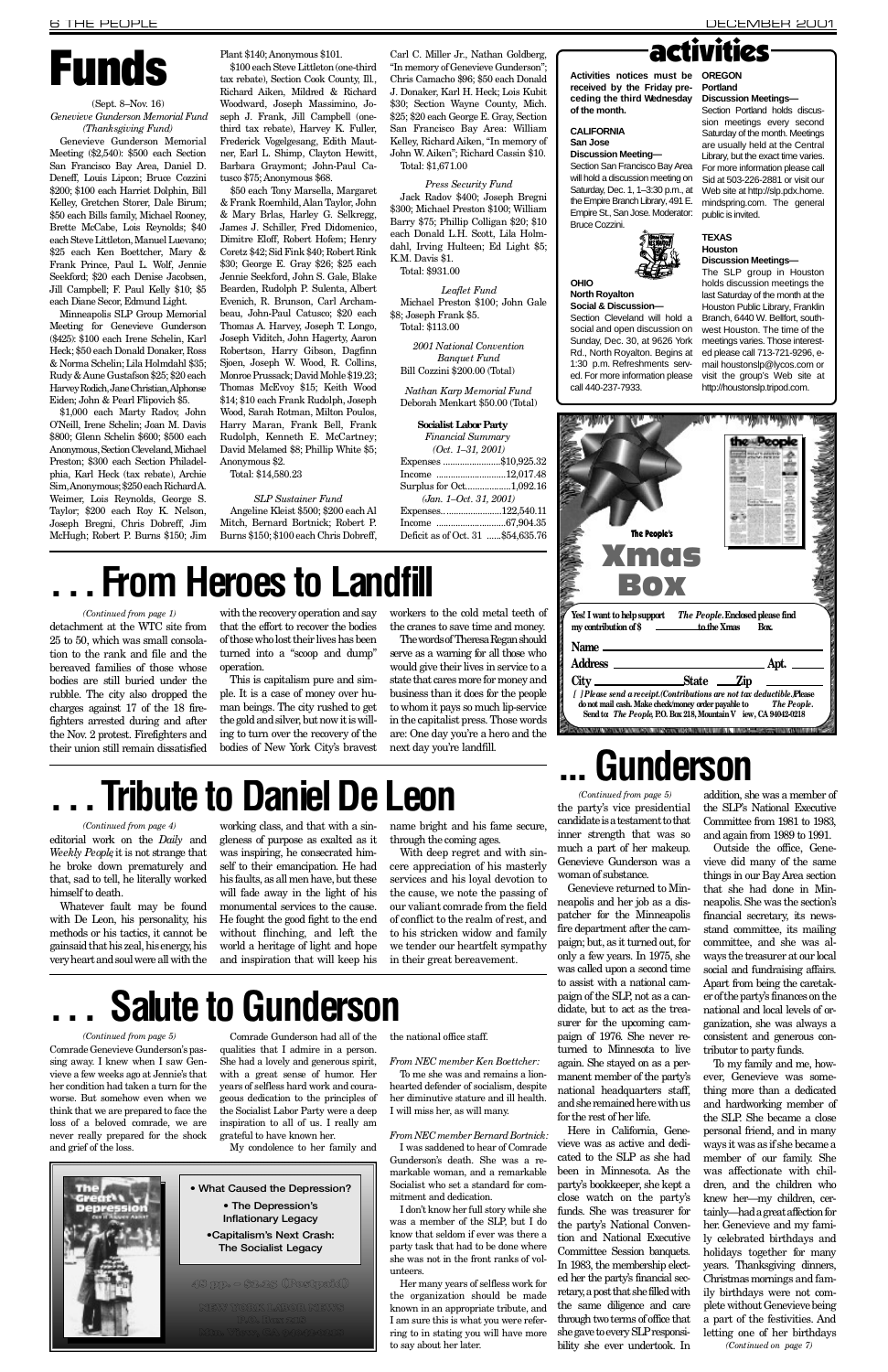### directory

Your commentary to the twopage spread of Marx and Engels [October issue] was very good and I found Engels' analysis of the incessant tribal conflict among the Arabs very enlightening. It is very much a revolt of the peasantry against the city bourgeois throughout Central Asia and Pakistan. I also think that Ahmed Rashid's analogy to the "lumpen proletariat" has a grain of truth in it considering the destruction of Afghan communities over the past 20 years.  $B.B.$ 

Dallas, Tex.

*[For a review of Ahmed Rashid's* Taliban: Militant Islam, Oil and Fundamentalism in Central Asia, *see our June issue.]*

The article, by George Monbiot, notes, "Afghanistan has some oil and gas of its own, but not enough to qualify as a major strategic concern. Its northern neighbors, by contrast, contain reserves which could be critical to future global supply. In 1998, Dick Cheney, now U.S. vice president but then a chief executive of a major oil services company, remarked: 'I cannot think of a time when we have had a region emerge as suddenly to become as strategically significant as the Caspian.' But the oil and gas there is worthless until it is moved. The only route which makes both political and economic sense is through Afghanistan."

#### Afghanistan and Oil

The premise of Diane Secor's timely article in the November issue of *The People* that the Afghan war is in reality another war over oil, receives interesting and telling confirmation in the British daily newspaper *The Guardian* in its issue of Oct. 23. The Guardian article aptly commences by quoting the words of President Woodrow Wilson just a year after the end of the First World War: "Is there any man, is there any woman, let me say any child here, that does not know that the seed of war in the modern world is industrial and commercial rivalry?"

tively expensive and unwise strategically. Transporting the fuel through Afghanistan to the growing and ever more profitable south Asian markets is the most viable proposition from the U.S. point of view.

*The Guardian* continues, "...In 1995 the United States oil company Unocal started negotiating to build oil and gas pipelines from Turkmenistan, through Afghanistan and into Pakistani ports on the Arabian Sea. The company's scheme required a single administration in Afghanistan, which would guarantee safe passage for its goods. Soon after the Taliban took Kabul in September 1996, the [London] *Telegraph* reported that 'oil industry insiders say the dream of securing a pipeline across Afghanistan is the main reason why Pakistan, a close political ally of America's, has been so supportive of the Taliban, and why America has quietly acquiesced in its conquest of Afghanistan'...."

*The Guardian* reports that a U.S. diplomat told the author Ahmed Rashid in 1997 that "the Taliban will probably develop like the Saudis did. There will be Aramco [the former U.S. oil consortium in Saudi Arabia] pipelines, an emir, no parliament and lots of Sharia law. We can live with that."

However, as noted by Diane Secor in her *People* article, it eventually became clear that the Taliban was an unreliable partner and even an obstacle to U.S. plans, and this became particularly evident after the bombing of U.S. embassies in Africa, apparently carried out by Islamic militants based in Afghanistan and protected by the Taliban.

The article observes that piping all the Caspian basin's fossil fuel through Russia or Azerbaijan would greatly enhance Russia's political and economic control over the central Asian republics, hardly an attracive proposition for U.S. capitalism. Piping it through Iran would also not be to the liking of the United

States, and sending it the long way through China would be prohibi-

#### Behind the War in Afghanistan

Stephen B. Isabirye Flagstaff, Ariz.

#### 'Patriotism'

 $R.H.$ Carlsbad, Calif.

#### USA **NATIONAL HEADQUARTERS**

Sloansville, NY 12160- 0105

E-mail: iluvhumanity@ vahoo com

SLP. P.O. Box 642, Skokie, IL 60076-0642.

Robert Burns, 9626 York Rd., N. Royalton, OH 44133. Call (440) 237- 7933. E-mail: *i.oneil@* worldnet.att.net.

#### CORPUS CHRISTI, TEX.

2253. DENVER Call (303) 426-5108.

For information, call Rudy Gustafson at (218) 728-  $3110.$ 

#### **HOUSTON** Call (713) 721-9296. Web site: http://houstonslp.tripod.com. Email: houston SLP@ lycos.com.

HUNTER COLLEGE, **NYC** 

HunterSLP@aol.com

Call (203) 447-9897. NEW YORK CITY Call (516) 829-5325. Email: nycslp@aol.com. Web: http://hometown.aol. com/hunterslp/index.

#### OCEANSIDE, CALIF. **CANADA NATIONAL**

Call (760) 721-8124. PALMDALE, CALIF. E-mail: med@ptw.com **PHILADELPHIA** 

> *The Guardian* observes that American foreign policy is governed by the doctrine of "full-spectrum dominance," meaning that the United States should control military, economic and political developments worldwide. Naturally, Russia and China have taken steps to counter such U.S. worldwide dominance. In June, Russia and China pulled four central Asian republics into a "Shanghai cooperative organization," its purpose in the words of Chinese leader Jiang Zemin being to "foster world multipolarization," meaning resisting U.S. full-spectrum dominance. The Guardian comments that: "If the U.S. succeeds in overthrowing the Taliban and replacing them with a stable and grateful pro-Western government, and if the United States then binds

**PITTSBURGH** Call (412) 751-2613.

PONTIAC, MICH. Call (810) 731-6756. PORTLAND, ORE. SLP, P.O. Box 4951, Portland, OR 97208. Call (503) 226-2881. Web: http://slp.pdx. home.mindspring.com **PUERTO RICO** 

#### E-mail: slp.pdx **UKRAINE** Sergiy Skubenko, 42,

10/1 Prvvokzalna Str., 04116 Kiev, Ukraine SS. E-mail: escort 71@hotmail.com.

Ave., Middletown, CT 06457. Call (860) 347- SAN FRANCISCO **BAY AREA** SLP, P.O. Box 70034,

**MINNEAPOLIS** Karl Heck, 5414 Williams Sunnyvale, CA 94086- 0034. E-mail: slpsfba@ netscape.net.

> the economies of Central Asia to that of its ally Pakistan, it will have

crushed not only terrorism, but also the growing ambitions of both Russia and China...."

*The Guardian* goes on to state that it has "argued [in its pages] about whether terrorism is likely to be deterred or encouraged by the invasion of Afghanistan, or whether the plight of the starving will be relieved or exacerbated by attempts to destroy the Taliban. But neither of these considerations describes the full scope and purpose of this war."

**HEADQUARTERS** SLP, 1550 Laperriere Ave., Ottawa, Ont., K1Z 7T2. Call Doug Irving at (613) 728-5877 (hdatrs.); (613) 226-6682 (home);

SLP, P.O. Box 28732, Philadelphia, PA 19151. Call (215) 234-4724. Email: slpphilly@aol.com or (613) 725-1949 (fax).

#### **VANCOUVER**

SLP, Suite 141, 6200 McKay Ave., Box 824, Burnaby, BC, V5H 4M9.

SLP Group of Puerto Rico, Calle 415, NA-28, 4ta Ext., Country Club, Carolina PR 00982. Call (787) 757-5951.

Once again innocent civilians will be bombed and subjected to starvation and other hardships. Once again young men and women of the armed forces of the United States and its allies will lose their lives, or be horribly mutilated. All this ostensibly to defeat terrorism, but in fact to ensure raw materials, markets and continued profits for the capitalist class, while at the same time very likely creating fertile conditions for the growth of future terrorist movements.

> Jim Plant Sawbridgeworth, England

Your contribution to *The People's* Christmas Box will greatly aid us in reaching that \$125,000 goal—and perhaps in going over it! Do then, for *The People*, what

Help us carry on the fight for a new society where wars and poverty will be but faint memories of an evil age—for the new day envisioned by the poet, when " War in men's eyes shall be A monster in iniquity In the good time coming. Nations shall not quarrel then, To prove which is the stronger; Nor slaughter men for glory's sake;—

I think Diane Secor's article on the real reasons for the war in Afghanistan, which appeared in your November issue, captures the dynamics of U.S. foreign policy in the region. Like the Gulf War of 10 years ago, this is a war in pursuit of oil and like the Gulf War and its aftereffects, which are primarily blamed for the recent terrorist attacks, the current hostility could trigger deadlier attacks down the road.

Whenever "the last refuge of a scoundrel shines" the brightest, as it has since Sept. 11, the voice of *The People* is needed the most. To add to that, we have the economy slipping (or skidding) steadily downward. Enclosed is my Thanksgiving contribution to help our voice stay alive.

**B.B.** 

St. Augustine, Fla.

#### Doing His Part

My bank account and savings say no, but to make a contribution is the least I can do to honor Genevieve Gunderson's years of toil and determination to the cause of working people the world over.

### SLP, P.O. Box 221663, against ailments that have overwhelmed, demoralized

## letters to the People

#### **Marx on Islam**

NATIONAL OFFICE, SLP, PO Box 218, Mtn. View, CA 94042-0218: (408) 280-7266; fax (408) 280-6964; e-mail: socialists@slp.org; Web site: www.slp.org.

#### ALBANY, N.Y.

#### ATHENS, TENN.

#### CHICAGO

#### CLEVELAND

Call (512) 991-0287. DALLAS Call Bernie at (972) 458-

### DULUTH

#### EASTERN MASS. Call (781) 444-3576.

LONG ISLAND, N.Y. Long I sland SLP@ya hoo.com.

NEW LONDON, CONN.

Ave., White Bear Lake, MN 55110-2367. Calll (651) 429-7279. E-mail: SEABROOK, N.H. Richard H. Cassin, P.O. Box 2538, Seabrook, NH 03874. Call (603) 770-4695.

E-mail: milwaukeeslp @ FLA. Call (727) 321-0999.

#### **S.W. VIRGINIA**

SLP. 3 Jodry St., Quaker Hill, CT 06375. Thad Harris, P.O. Box 1068, St. Paul, VA 24283-0997. Call (540) 328-5531. Fax (540) 3 28 - 40 59.

#### **AUSTRALIA**

@mindspring.com. SACRAMENTO, CA

SLP. P.O. Box 105, k57heck@cs.com. **MILWAUKEE** 

4003.

webty.net.

html.

Sacramento, CA 95822-

8663.

#### SLP, 1563 W. Rogers St., Milwaukee, WI 53204- 3721. Call (414) 672-2185. ST. PETERSBURG,

Brian Blanchard, 58 Forest Rd., Trevallyn, Launceston, Tasmania 7250, Australia. Call or fax 0363-341952.

We know that the evils of the

The working class, through its

powers of class rule be arrayed against us, we mean to redeem that pledge!

But—and there is a but—we cannot do so unaided, or by mere individual adherence to principle. We need the support of those who share our views and our solidly founded hopes. In particular, we must restore the SLP's financial strength to carry on the struggle. To do that, however, it is essential that we raise at least \$125,000 before the end of August 2002. If that goal cannot be achieved it is a virtual certainty that the SLP will have to close its headquarters, dismiss its staff and discontinue *The People*.

you would do for yourself and yours—send a Christmas gift that will help us to carry on the work that will eventually lead to a new world in which the "spirit" of peace and good will will be an everyday feature of our lives and those of all the generations yet to come.

*Wait a little longer. "*

Please use the Xmas Box coupon on page 6.



If Genevieve was all business where business was concerned, she also knew how to have a good time and how to bring a smile and a bit of happiness into other people's lives. She was subtle and sweet and blessed with a good sense of humor. She knew the difference between work and play; she understood the value and the necessity of both, and she knew that there

**MIDDLETOWN. CONN.** SLP, 506 Hunting Hill

were occasions when the two could overlap.

Genevieve was also well read and well informed. A personal library can tell you a great deal about its owner. Genevieve's library was no different. It was not large by some standards, and it included things you would expect. There were works of Karl Marx and Frederick Engels in her bookcase. There were plenty of SLP pamphlets, and there were books about men, women and movements that have affected the country and the world we live in. But there was more. There was Shakespeare, Dostoyevsky, Tolstoy, the poetry of Shelley, the essays of Thomas De Quincey and the adventure stories of Jack London.

During the last years of her life, Genevieve battled

slip by unnoticed by my family was unthinkable. *(Continued from page 6)*

and defeated many. I know it was difficult for her; but I also know that she would not allow herself to be overwhelmed by any of them. She loved life, she fought hard to cling to it, and in doing that she "performed a feat of human endurance that few people" could match.

Labor Party is a ringing: no! modern world are the byproduct of the antisocial system we live under. The antisocial evil of capitalism can be conquered, but it cannot be overcome by pious wishes, by idle dreams, or by wistfully yearning for peace, for material security or for the restoration of our rapidly disintegrating environment. genius and unlimited resourcefulness, has created the conditions needed to secure all these things. We of the Socialist Labor Party are pledged to carry on the struggle to achieve that goal to a successful conclusion, and though all the That same "quiet energy and determination" that impressed me 29 years ago impressed me until the end. I am very sad to lose my old friend, my comrade, my coworker and someone who came as close to being a member of my family and a grandparent to my children as anyone could be who was not those things by blood. She was a sweet and gentle woman whose disarming smile did not conceal so much as it complemented a noble heart, a keen intellect, extraordinary competence at almost any task she undertook or goal she set for herself, and an undying faith in the goodness of the human species. Indeed, that is why she was a Socialist, a life-long member of the SLP, and someone who was loved and cherished by everyone who could claim the honor of having known her and of having called her comrade and friend.

## **. . . G u n d e r s o n**